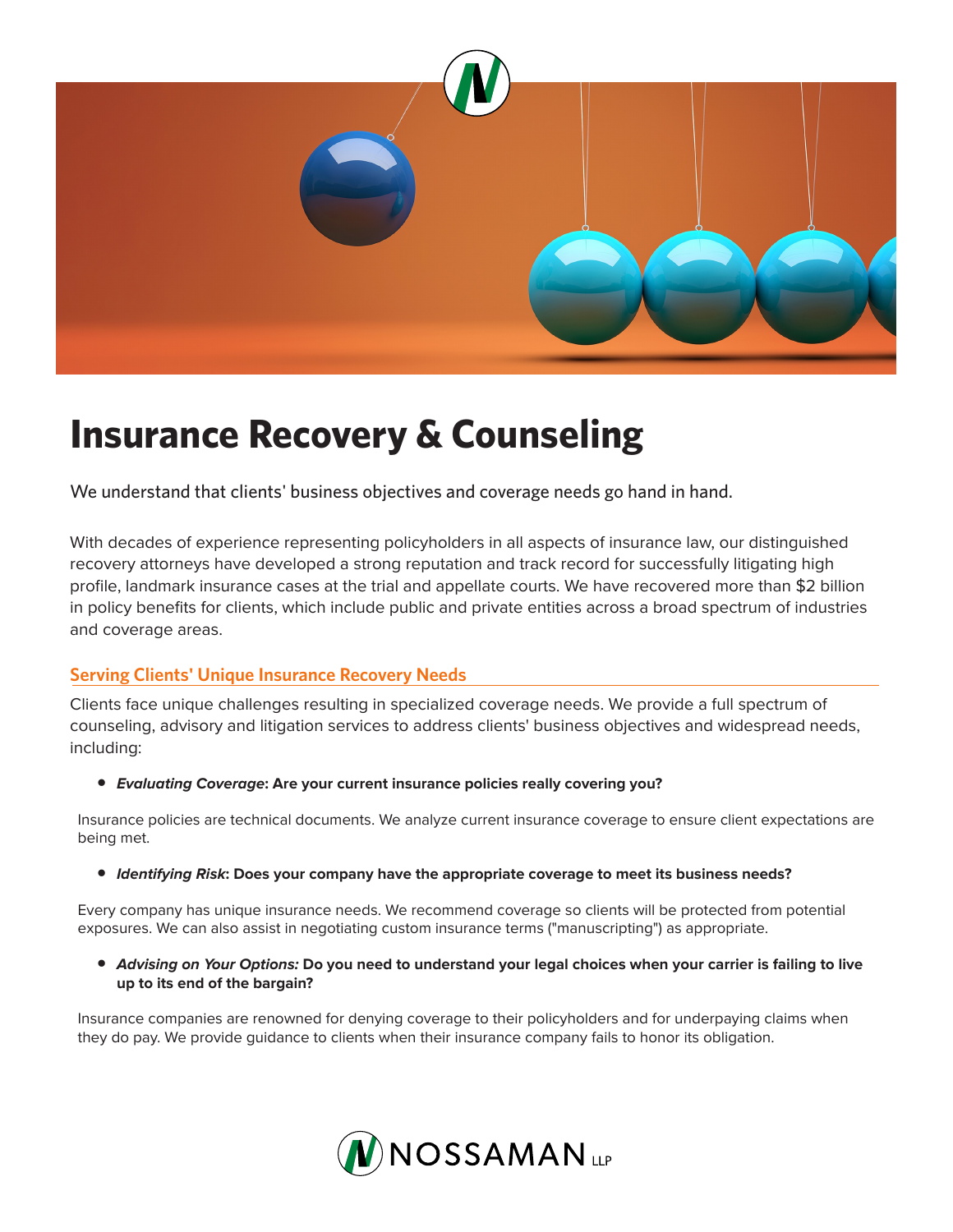#### *Pursuing Your Claims***: Do you need to fight for the claims you know you are entitled to?**

We have experienced litigators who have recovered billions of dollars for clients through litigation, arbitration and mediation.

#### ● *Cyber Insurance: Are you protected?*

Our attorneys are experts in the evolving line of cyber insurance products, providing advice to clients on their existing insurance portfolios and recovery options to minimize losses in the event of a data breach or other cyber attack. Our insurance recovery attorneys frequently present and author articles regarding the security challenges faced by companies today, and the cyber insurance landscape.

#### **Industries Served**

●

Advertising, Agribusiness, Automotive, Construction, Energy, Environmental, Government, Healthcare, Import & Export, Investment & Asset Management, Life Sciences, Manufacturing, Real Estate, Retail, **Technology** 

#### **Coverage Areas**

Asbestos, Builder's Risk, Business Interruption, Commercial General Liability, Cyber Insurance, Data Breach, Directors and Officers, Environmental Liability and Cost Cap, Employment and Workers' Compensation, Errors and Omissions, Fidelity and Bond, OCIP and CCIP Construction Policies, Property and Casualty, Personal Lines, Umbrella and Excess

#### **Experience and Success**

Our insurance recovery attorneys have achieved tremendous success representing clients in litigation based on innovative strategies and unique theories. Some of our greatest achievements include:

- Representing an international aerospace manufacturer that had been sued for groundwater contamination and obtaining a full defense after summary judgment and thereafter had the coverage case stayed pending the successful defense of the underlying lawsuit.
- Representing governmental entities that had been sued in groundwater pollution cases, recovering hundreds of millions in investigative and clean-up costs from scores of insurers and establishing the right of policyholders to stack limits of multiple policies in continuous loss cases under "all sums" insurance policies.
- Representing a building materials manufacturer that had used materials containing asbestos in its products for decades before the dangers of asbestos use had become known, in coverage litigation spanning several decades of coverage. We tried Phase 1 to the court for an entire year; settled most of the remaining issues, recovering coverage of about \$1 billion.
- Filing a lawsuit against D&O and EPL insurers and successfully recovering defense expenses for a tech client. Previously, this client had obtained a jury verdict in a lawsuit brought by a former officer related to securities and misrepresentation claims.
- Recovering settlement and defense expenses for a client from insurers who provided coverage dating back over 40 years—all without filing litigation.
- Obtaining insurance reimbursement for litigation expenses, without filing lawsuit, in high-stakes patent infringement litigation for a software manufacturer.
- Obtaining coverage from legacy insurers for settlement and defense expense for dozens of asbestos cases filed against manufacturer over the course of 20 years.